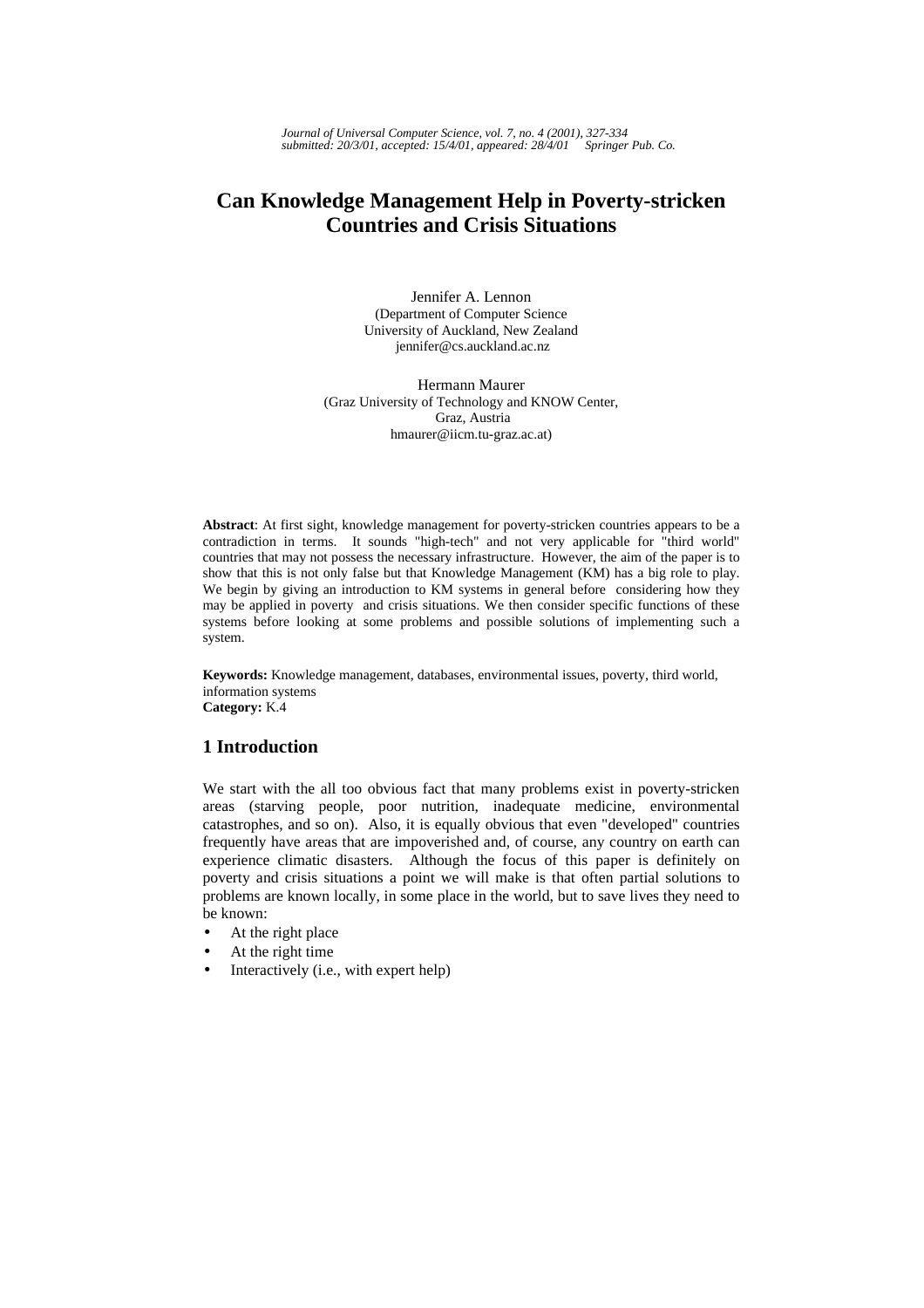#### **1.1 Comparison of media**

|                   | TV or Radio | Print | Databases | <b>KM</b> Systems |
|-------------------|-------------|-------|-----------|-------------------|
| Everywhere        |             |       |           | كا                |
| At the right time |             |       |           |                   |
| Interactive and   |             |       |           |                   |
| Expert Help       |             |       |           |                   |

*Table 1: Comparison of Media* 

In Table 1 there are three points to note:

- (1) Although print can be distributed practically everywhere it is a very poor media for providing the right information at the right time – particularly in emergencies.
- (2) Existing database systems are good at providing information at the right time but the necessary infrastructure is frequently not available.
- (3) KM systems look to be an even better solution except that they also are not available everywhere. However, we believe that this is not only unnecessary, but that it would be counter-productive – imagine 100,000 people trying to manage knowledge in devastating flood conditions! It is only necessary for KM systems to the reach the decision makers. And this, as we shall show, is possible!

# **2 Introduction to KM Systems**

We define a KM system as a network of servers with information that can be used actively [Heinrich and Maurer 2000]. It may consist of only a single server, perhaps with mirror sites, but its knowledge can be distributed globally using the World Wide Web and mobile technologies. To understand how networks play a large part in KM the reader is referred to [Maurer 1998].

To quote Tochtermann and Maurer "The key objective of knowledge management is to apply the knowledge which resides either explicitly or implicitly within an organisation to achieve most efficiently and cost-effectively the organisation's goals… It can ensure that knowledge is meaningful (content) relevant (context) and accurate (timely and trustworthy)" [Tochtermann and Maurer 2000]. In any third world situation this is highly relevant since, in the context of a third world situation, we assume that an "organisation" can be any political, medical, social, or emergency group.

Borghofff and Pareschi in the paper "Information Technology for Knowledge Management" ask the question "Can information technology help the growth and the sustainment of organizational knowledge?" [Borghoff and Pareschi 1997]. They answer in the affirmative – providing solutions are specially designed. Many methodologies have been developed. In the paper "Knowledge management and Environmental Informatics" [Tochtermann and Maurer 2000] the authors give a good overview of KM as it applies to environmental concerns. For example they discuss: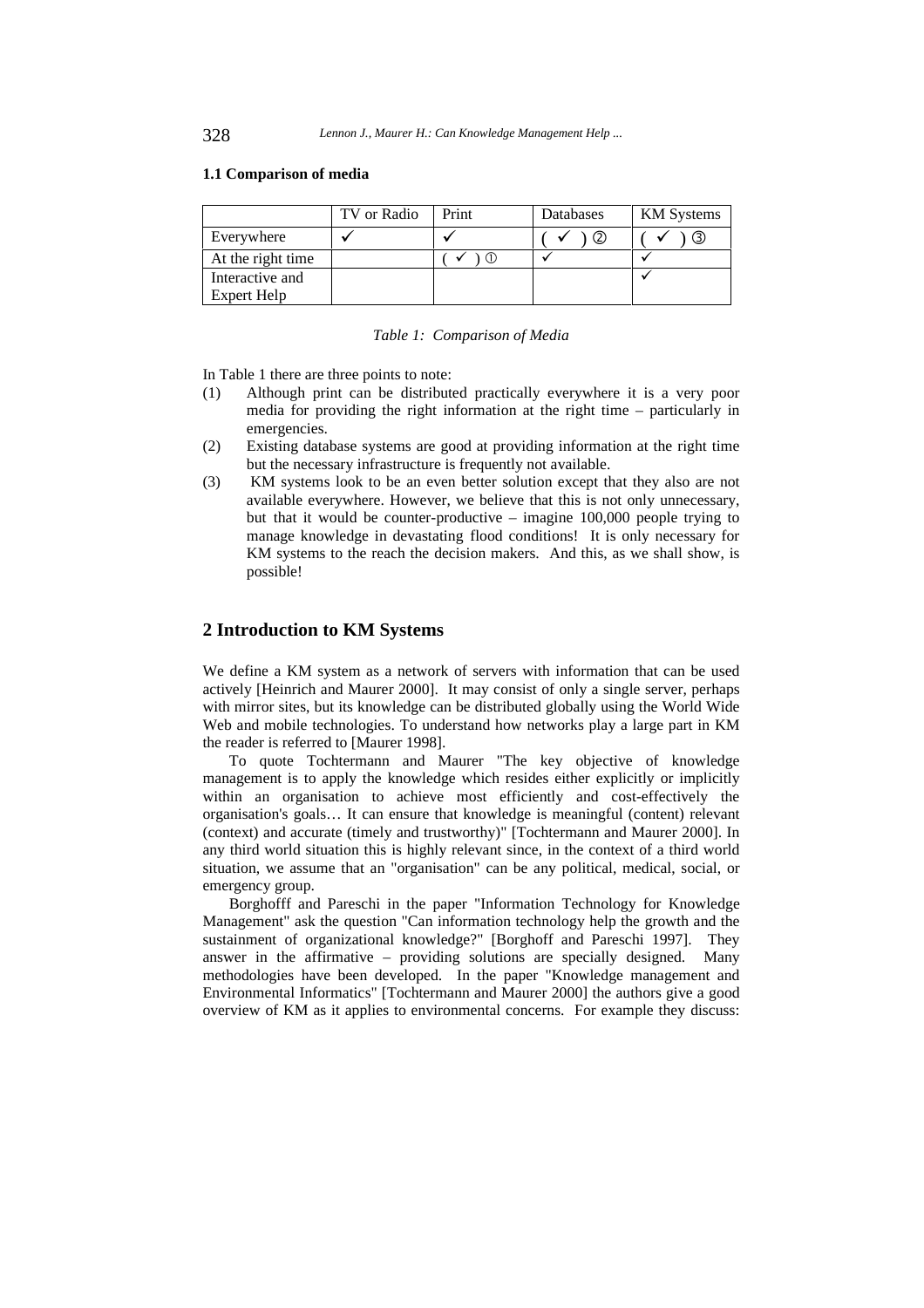H. I. R. N. (Hypertext Information Retrieval Network) a system for environmental rules and regulations. They also point to, among others: a plant conservation system and PRO-PLANT a residual waste monitoring system UMA-GEFA.

We believe that any KM system should support:

Meta-data: The usual definition of Metadata (no hyphen) is machine understandable information for the web [http://www.w3.org/Metadata/]. Certainly, many man-years of work have been invested in issues such as standardisation but even one of the most active groups, Dublin Core [http://dublincore.org/], only lists one project directly concerned with environment management – the Foundations Project. [Ushold and Gruninger 1996] investigate the relationships between ecological ontologies and metadata.

However, on a higher level, metadata can be used to find people who either have the needed information or know how the find it in the most efficient way. It is this "second level" of meta-information that is valuable, and frequently easier to collect, that we will refer to as meta-data (with a hyphen). It plays a "crucial role in environmental informatics" [Tochtermann and Maurer 2000].

- Questions to experts: The point to make again here is that meta-data, in the above sense, may be one of the systems most important functions since *you* don't have to find experts. You just ask a question (by typing it) and the system automatically goes to an expert. It can enable urgent requests to reach the real experts regardless of who, what, or where they are. We shall give examples of this in Section Three.
- Annotations: Ideally, particularly in a third world area, documents should be able to be annotated by voice and we believe that this will be common place in the foreseeable future. However, in the short term, text messages that can be easily available as "sticky notes" are available on systems such as Hyperwave right now [HIP 2001]. And, since sticky notes can be placed on sticky notes this allows discussions to "erupt" wherever the need for such appears.
- Active documents: The idea of "active documents" has been presented in [Heinrich and Maurer 2000]. The authors argue that in any large system where a document will be used by many different users the same questions are asked repeatedly and hence after an initial phase most questions can be answered by the system. Once again this calls for support from server system (see Section 2.1).
- Discussion Forums: The difficulty with most current discussion forums is that they get "out of hand" very quickly. In the next section we shall describe system support to help alleviate the consequences of this.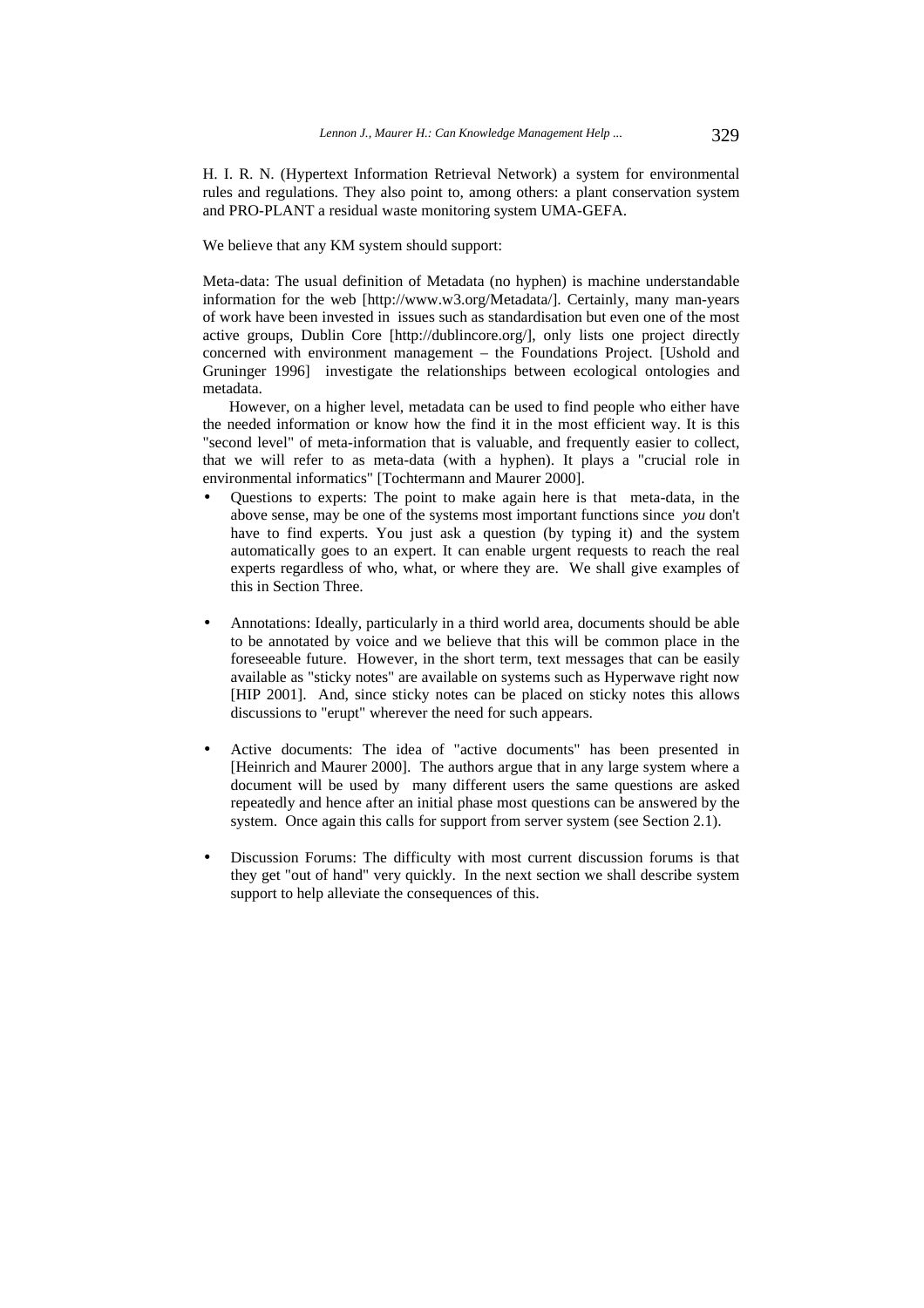#### **2.1 Systemic Server Responses**

Knowledge in KM network increases through usage and "systemic" server responses. Just how we can encourage a "critical mass" of system users to begin with we shall discuss in Section Four. Here we consider systemic responses. First of all, the server can make similarity checks in all sorts of media: email, discussion forums, text documents and even video since a well structured sever will make good use of attributes and good algorithms to check documents for textual similarity are starting to be available. Secondly, as we mentioned in the previous section, if users have questions they should be able to ask them, in their natural language, and receive prompt replies from the system itself. AI techniques are now available that can compare questions with answers provided by experts and stored in the database [Loerch and Guesgen 2001]. Similarly, discussion forums have been compared to spaghetti, but the system can look in archived material and compare text with segments in the earlier discussion threads isolating "similarities". The system can then alert users of previous work and solutions.

Another point to note at this stage is that not only will we have meta-data pointing to individual experts, but a good KM system will support groups of experts who can work together in "editorial board" roles. Often, the "hard" problems have no one right or wrong solution but with such groups acting as mediators the chances of any better outcome is much higher.

# **3 Major Functions of a KM System**

There are three major functions of KM Systems we want to consider for our application area:

- Basic functions such as help in "standard" situations (see Section 3.1)
- Discovery functions such as distributing knowledge selectively on user profile: (see Section 3.2)
- Crisis functions (see Section 3.3)

#### **3.1 Basic Functions**

In the introduction to this paper we pointed to the fact that lives can be needlessly lost because knowledge that is known in one area is not known in the place it is needed. There are many concrete examples where a good KM system can make a significant difference: make buildings more earthquake, storm, and fire proof; provide flood and storm warnings; show simulations of the consequences of clearing forest by fire, etc., etc. Take, for example, the case of extreme flooding. Some areas have frequent floods and have learnt to better cope with them. But with global warming other areas such as in India have an increasing problem. Computer simulations have provided some solutions. For example, traditionally, rectangular sandbags, used for makeshift floodwalls, have been placed as shown in Figure 1.a. But with the smaller edges creating complex eddy forces it may be thought that it would be better to place them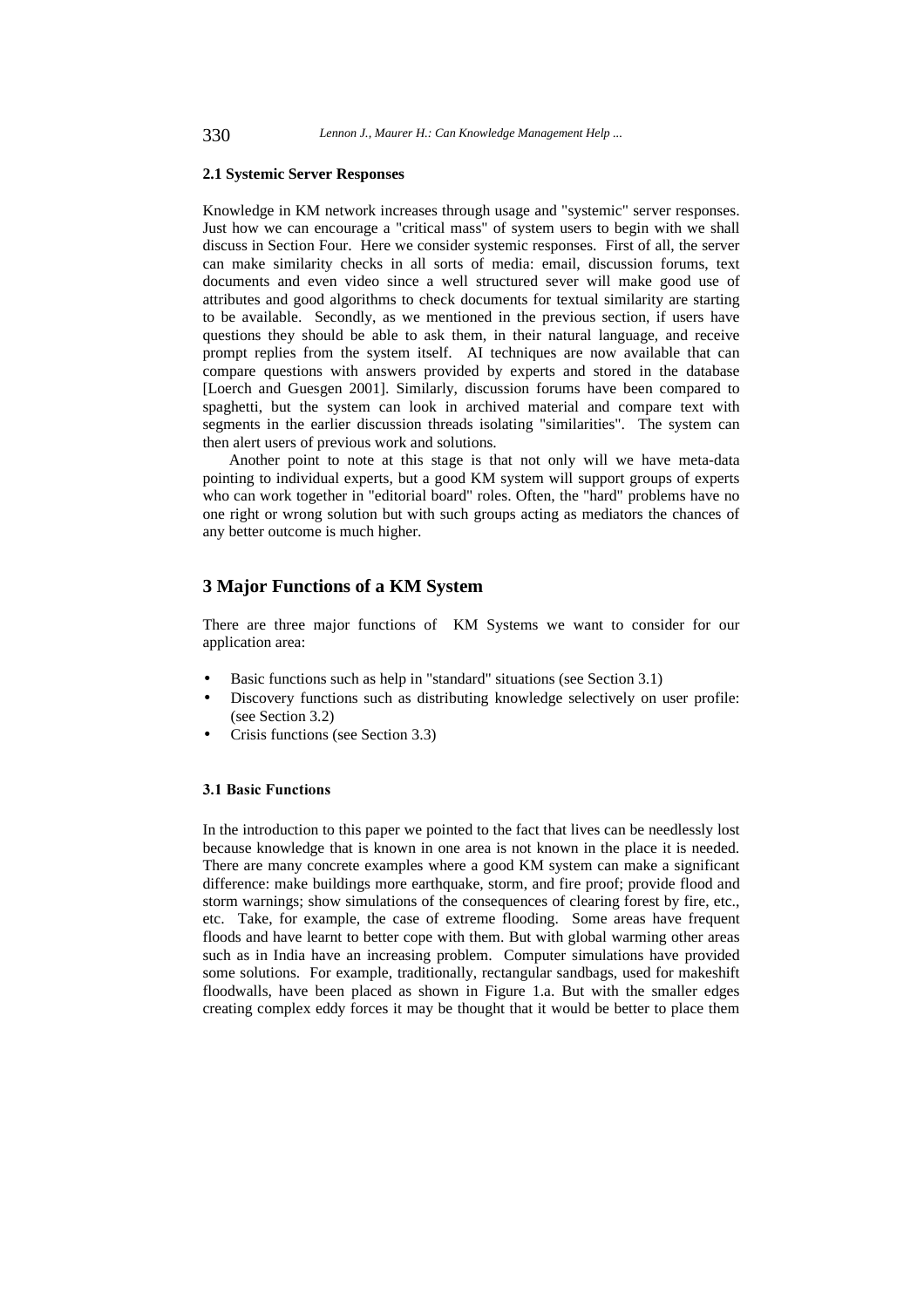lengthways: as shown in Figure 1.b However, not only did simulations show that this, for a given weight of bag, was not so stable but that the optimal solution was to make them square as shown in Figure 1.c. It is this sort of knowledge that could be effectively transmitted by a KM system.



*Figure 1.a* 



*Figure 1.b* 



*Figure 1.c* 

### **3.2 Discovery Functions**

The discovery function of a KM system can find and distribute new knowledge selectively based on user profile. For example, the problems encountered by a Bedouin in Arabia , Jordan, or Syria will probably be similar and the KM system can provide tailored responses to queries. In addition, local knowledge can be effectively discovered and distributed – here we will give just three examples. First, many subsistence cultures have traditionally built their fire places using stones or bricks placed on the ground in the shape of a "U". Often fuel is so short that dung is used.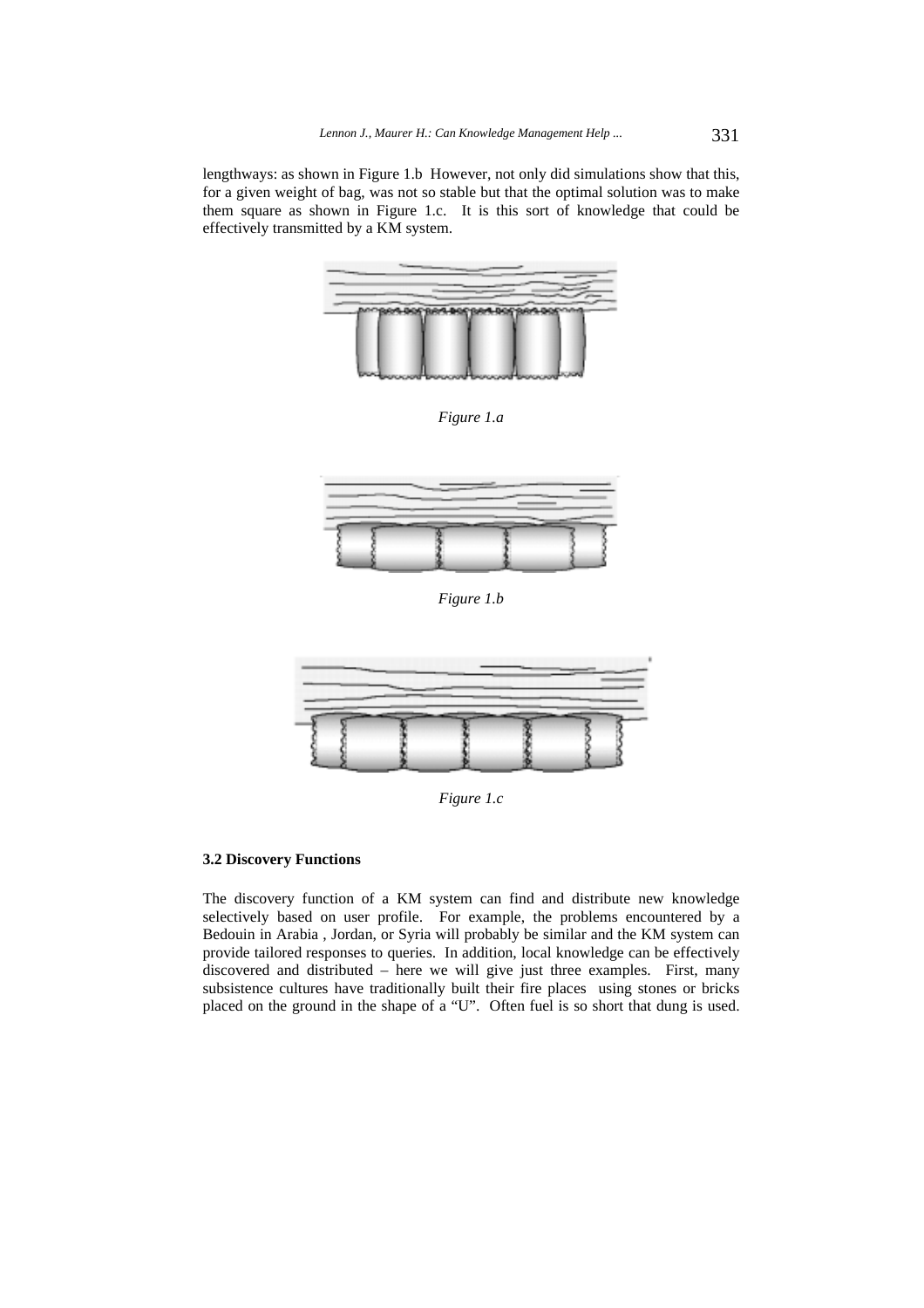However, according to work done by TERI [Patchauri 2000] simply breaking the side bricks in half (or using pairs of similar stone) to avoid much heatloss in the open part of the U can increase the efficiency three- or four-fold (see Figure 2).





Our second discovery that almost defies imagination are the houses that are being built of bricks made by gluing together empty soft-drink cans! This must be the ultimate in recycling technology! The bricks are light, very good insulators, and dispose of waste material [Maurer 2001].

Schistosoma is a nasty condition found in many countries including New Guinea. The lifecycle includes a worm that enters the blood vessels when people drink water, or even just swim in water, containing the small larvae; they hatch and through the blood create bad cysts, e.g., in the liver – or they even can burrow through flesh. A partial solution to the problem now exists in New Guinea but, as far as we know, nowhere else. This is because when Ex-president Carter was visiting New Guinea he is reputed to have suggested that surely a firm as large as Dupont could develop a suitable yet cheap solution for a water filter. They did, and it consists of simple piece of material of a certain density of weave. However, variants of Schistosoma or other small organisms are dangerous also in waters ranging from the Amazon to the Rocky Mountains to New Zealand. Yet the fact that simple "Hankerchief-like" pieces made of the right material can be used to filter water is little known in such far flung regions.

#### **3.3 Crisis Function**s

In a crisis situation a KM system can be the most efficient way of getting the right information to key people – at the right time. Consider the following case. New Zealand is a country with snow covered mountains that are active volcanoes and has experienced one particularly devastating eruption just a few years ago. The flow of mud swept away a bridge with a crowded train on it. Following disasters such as this, teams of doctors, first aid helpers firefighters, and many volunteers have amassed considerable expertise for coping with such emergencies. Now with global warming we have countries such as Nepal or Northern India experiencing thawing of the permafrost that is endangering land stability. A KM system, in an emergency, could efficiently link key personnel in such areas with experts in New Zealand with untold saving of lives. Thus, even in a crisis situation we could have interactive consultation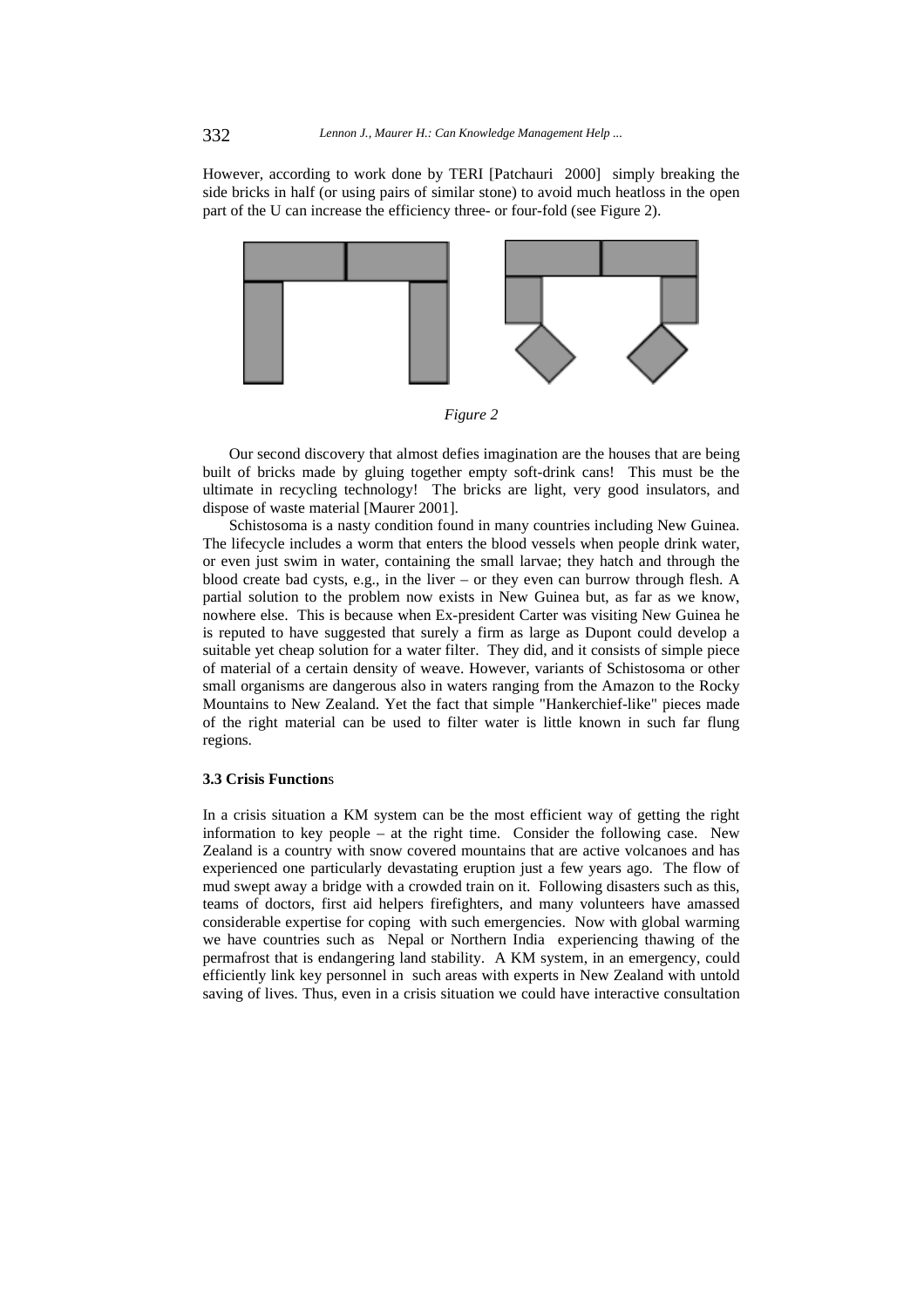facilities, or targeted information from previous experts being presented by systemic alerts.

In addition the KM system could discover similarities between an existing crisis and past documented cases and help to resolve the current one: from hostage crises, to droughts, to etc.

## **4 Implementation: Some Problems and Solutions**

As in any initiative of this type the problems can be summarised in terms of time and money. We need to involve the decision makers and these are probably the busiest people in a country. However, it may also be that in a particular area the local priest, politician, or teacher is a store of local knowledge and is available to help.

We need to ask organisations such as UNESCO, WHO, the Vatican, etc. to help support the System both financially and by word of mouth – particularly in the beginning. And perhaps someone from Microsoft could provide at least a server and some PCs in strategic places!

As mentioned previously, getting the system used, particularly in a third world context, is a major undertaking. It may be that people will have to be encouraged by the use of "brownie points" (as we have seen done in at least one large European organisation). Perhaps, to begin with, everyone who puts a document into the system gets a point towards some needed commodity. And the person who refers to the document generates not only points for themselves but also a point for the author. This way we encourage critical environmentally-sensitive knowledge to be both stored and used.

# **5 Conclusion**

The system we have discussed in the paper could be implemented with just one server together with strategically placed low-end (even second hand) browser-capable PCs. We have just touched on some of the more obvious problems that could benefit from KM systems. We have said nothing, for example, about the complexities of ecosystem management. We maintain that KM Server with a teams of expert editors can make decisions that may help balance at least some of the inequities we see around us.

## **References**

[Borghoff and Pareschi 1997] Borghoff U., Pareschi R. (1997). Information Technology for Knowledge Management; *J.UCS* 3, 8 (1997), 835-842, http://www.jucs.org/jucs\_3\_8/information\_technology\_for\_knowledge.

[Heinrich and Maurer 2000] Heinrich, E., Maurer, H. (2000). Active Documents – Concept, Implementation and Applications; *J.UCS* 6, 12 (2000), 1197-1202, http://www.jucs.org/jucs\_6\_12/active\_documents\_concepts\_implementation.

[HIP 2001] Hyperwave Information Portal, HIP, http://www.hyperwave.com (2001)